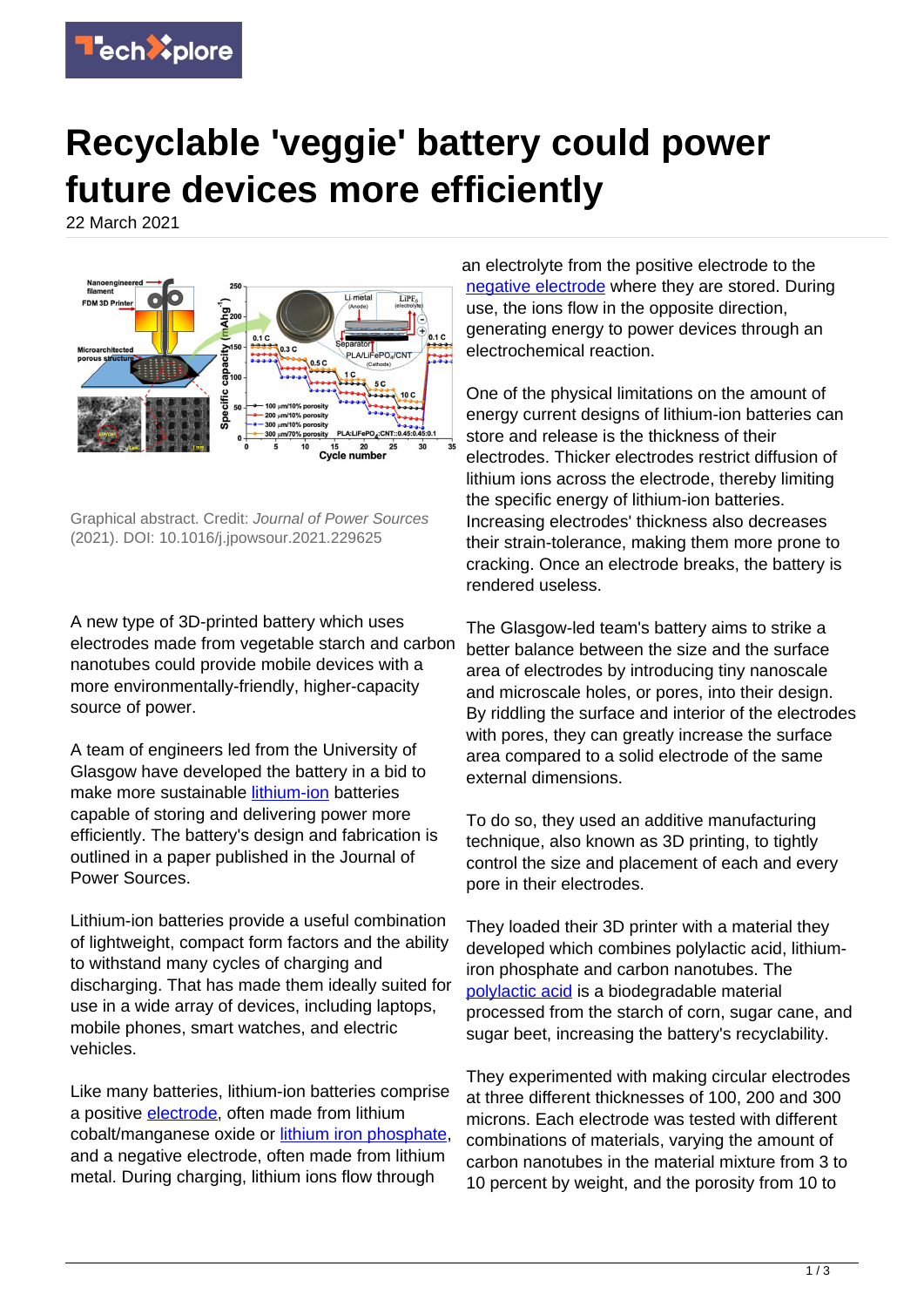

70 percent by introducing tightly-controlled grids of holes throughout the electrode.

The team's 300-micron electrode battery with 70% porosity performed the best during testing, with a specific capacity of 151 milliampere-hour per gram, or mAh/g—the standard measurement of how much charge a battery can hold. That is around two to three times the performance of a traditional lithiumion battery with a solid electrode of the same thickness.

The increased porosity, and thus the larger surface area, of the thickest 300-micron electrode also influenced the battery's areal capacity. The thicker electrode was capable of storing 4.4 milliamperehour per square centimetre (or mAh cm<sup>22</sup>) compared to 1.7 mAh cm<sup>22</sup> achieved in the 100-micron electrode, a gain of 158 percent.

The research was led by Dr. Shanmugam Kumar from the University of Glasgow's James Watt School of Engineering, alongside colleagues from Khalifa University of Science and Technology in Abu Dhabi, and Texas A&M University and Arizona State University in the U.S..

Dr. Kumar said: "Lithium-ion batteries are increasingly common in everyday life and are likely to continue to increase in ubiquity as we move towards more electrification of transport and a more sustainable world. However, lithium-ion batteries have their own sustainability issues, so it's important that we look to find new ways to make them better and more environmentally-friendly.

"The 3D printing process we've used in this research gives us a remarkable amount of control over the electrodes' porosity, allowing us to engineer very precisely a new metamaterial capable of addressing some of the shortcomings of the current generation of [lithium-ion batteries.](https://techxplore.com/tags/lithium-ion+batteries/) We've created a battery with a high specific capacity and areal capacity with excellent cyclability.

"These are promising initial results, and we're keen to continue to explore the possibilities that this kind of microarchitected materials offer to create better, more recyclable batteries for future consumers."

The team's paper, titled "Additive manufacturing enabled, microarchitected, hierarchically porous polylactic- acid/Lithium iron phosphate/[carbon](https://techxplore.com/tags/carbon+nanotube/) [nanotube](https://techxplore.com/tags/carbon+nanotube/) nanocomposite electrodes for high performance Li-Ion batteries," is published in the Journal of Power Sources.

 **More information:** Vinay Gupta et al. Additive manufacturing enabled, microarchitected, hierarchically porous polylactic-acid/lithium iron phosphate/carbon nanotube nanocomposite electrodes for high performance Li-Ion batteries, Journal of Power Sources (2021). [DOI:](http://dx.doi.org/10.1016/j.jpowsour.2021.229625) [10.1016/j.jpowsour.2021.229625](http://dx.doi.org/10.1016/j.jpowsour.2021.229625)

Provided by University of Glasgow